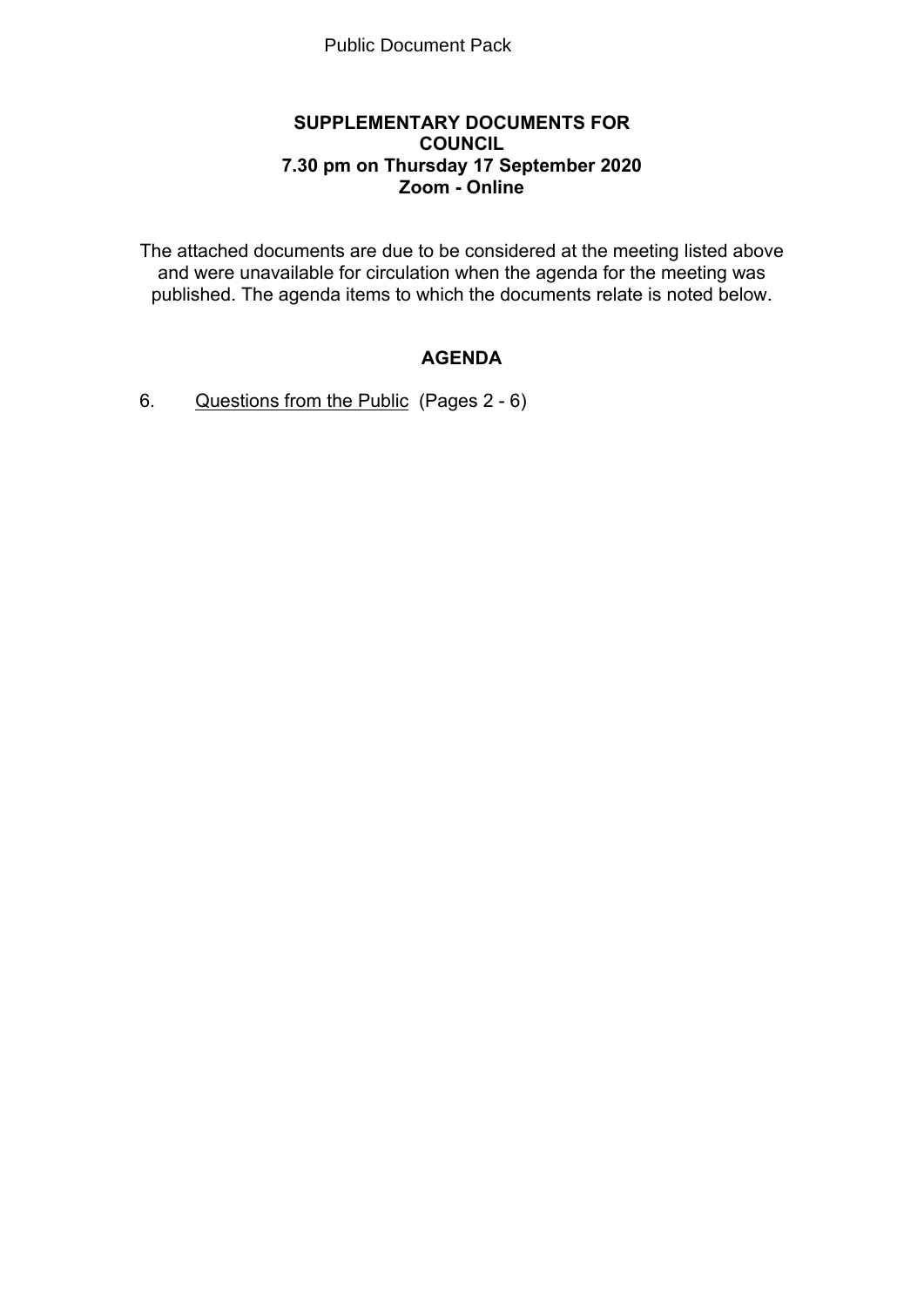# **Full Council – 17 September 2020 Questions from the Public**

## **1 Steve Dean to Councillor Mark Ingall (Leader of the Council):**

I have been advised by Council Officers that there is a general presumption against the disposal of Harlow Council land unless certain criteria are met. Also, Harlow Council's web site states that new applications for purchasing small land parcels are not currently being accepted until the new Local Plan and the updated land sale policy have been approved and this is not expected to be the case until Spring 2021.

I have become aware that subject to Planning Approval the Council has very recently agreed to the sale of a plot of land to enable a resident to build a new house. There was no neighbour consultation carried out prior to this decision being made and the criterion for refusal of sale based on 'loss of an important, or balanced landscape feature' has been ignored.

This land is associated with Planning Application HW/FUL/20/00316 at 108 Greygoose Park, Harlow, that was refused on the basis of the criterion referred to above.

Can you tell me why the loss of landscape criterion was ignored and neighbours not consulted prior to approval of the land sale and can you give me an assurance that, if the applicant of Planning Application HW/FUL/20/00316 appeals against its refusal, the landscape criterion will be upheld and neighbours consulted before final approval for the sale of this land is given?

#### **Reply from Councillor Mark Ingall (Leader of the Council):**

In this instance, the application to purchase the land was submitted and agreed (subject to planning) in March 2017, before the Council stopped accepting new applications.

As part of the land sale application process, Officers consulted with the Council's Landscape and Biodiversity officer and the criteria for the "loss of an important or balanced landscape feature" were fully considered. The initial land purchase application included areas marked A,B,C and D on the attached plan. Following consultation with the Council's Landscape and Biodiversity Officer, the Council refused to sell the area A, as this would lead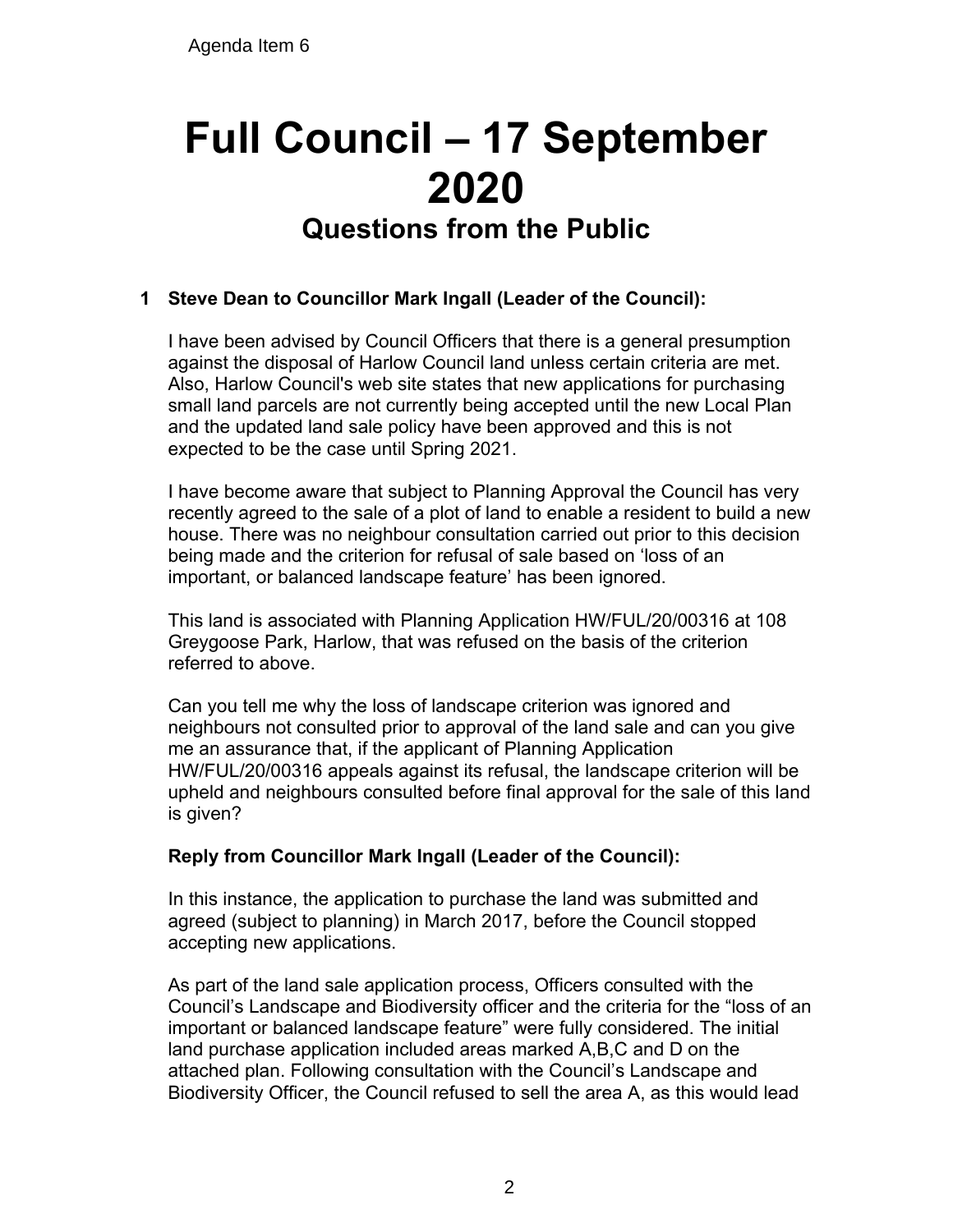to loss of an important landscape feature and refused to sell the area B, C on other grounds. The Council decided to sell the area marked D only, an area that was not considered by the Council's Landscape and Biodiversity Officer to constitute an important balanced landscape feature.

In regards to the neighbourhood consultation, it is the land application Case Officer's decision whether to carry out neighbourhood consultation. In this case it wasn't considered necessary.

It should be noted that land sale and planning processes and criteria are different. The decision to sell the land is given before the planning application is submitted, although only provisionally as it is subject to obtaining planning approval. The Council therefore ensures that both land sale criteria and planning policy criteria are met.

If the planning application is granted on appeal, the Council will proceed with the land sale.

#### **2 Nicola Purse to Councillor Danny Purton (Portfolio Holder for Environment):**

Following consideration of my petition at Full Council on 11 July last year, the Council approved ten projects totalling £133,400 to improve the landscaping in Church Langley. One year on, can you tell me how many projects have been delivered and how much has been spent?

#### **Reply from Councillor Danny Purton (Portfolio Holder for Environment):**

The schemes set out in the report were based on a discussion between Councillor Simon Carter and Officers, appeared reasonable and were given budget estimates by from the Environment Client team.

Councillor Simon Carter was engaged in discussion with Officers about practical implementation of the proposed schemes, which should be given priority, what precise works should be done in practice, land ownership and interaction with other prosed schemes. It was agreed anticipated that practical works could be carried out during 2020/21.

Unfortunately no further progress with any of the schemes has been made since the need to respond to Covid-19 crisis.

However the funding remains available and the Council will continue to pursue these schemes or schemes of a like nature within the approved budget envelope as circumstances permit.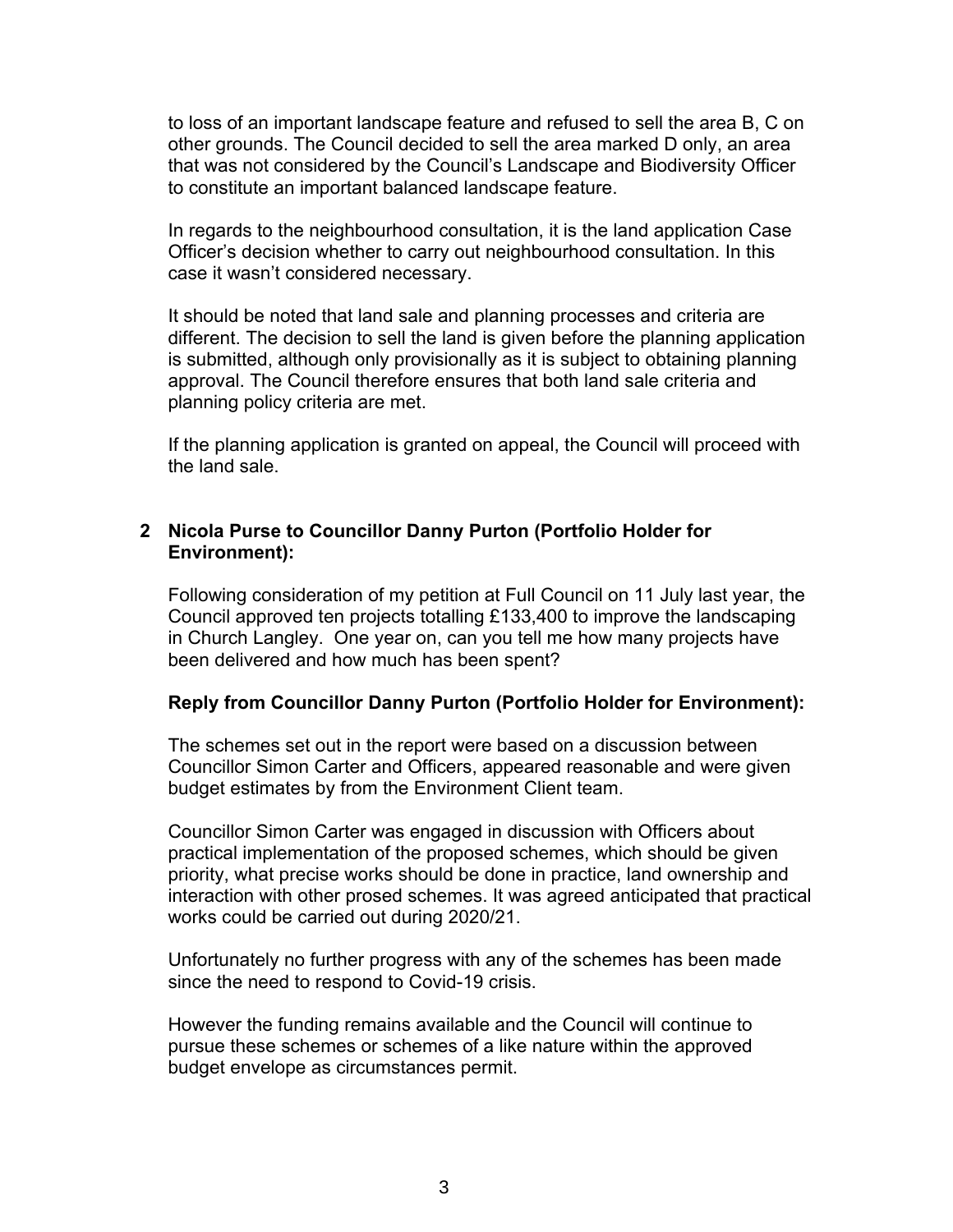#### **3 Eleanor Kent to Councillor Mark Ingall (Leader of the Council):**

In the last few days residents living in Rushes Mead and Bushey Croft have been dismayed to learn the Council have had to take legal action to change the status of the land between these two estates in order that it can build homes on it. The relevant legislation, section 122 of the Local Government Act of 1972 and section 232 of The Town and Country Planning Act of 1990 requires the authority to carry out public consultation. Only now have residents become aware that the Council published an Open Space Notice on 9 January 2020; no wonder the Council received no response from residents.

Knowing that the Planning Application was opposed by more than 180 residents, can you explain:

- a) Why the change in use was only applied for after Planning Permission was granted?
- b) Where the Open Space Notice was published and how long was given for comments to be made?
- c) Why residents living nearby were not written to advising them of the consultation?

#### **Reply from Councillor Mark Ingall (Leader of the Council:**

a) Appropriation is a legal remedy for ensuring the Council's accounts (HRA & General Fund) are correct. In relation to Bushey Croft, the change of use to that of Housing is to accommodate the proposed new use of the land as housing land. This involves transferring the management of the land to the Council's Housing Revenue Account.

The reason that the appropriation process was pursued after the grant of the Planning Permission is that appropriation for the purposes of the new development could only be safely pursued once the Planning Permission for that development had been granted.

b) On 9 January 2020 an Open Space Notice was displayed for 2 consecutive weeks in a local newspaper (Epping Forest Guardian), on the Council's website, and was physically displayed in the reception area of the Civic Centre. The purpose of the Open Space Notice was to appropriate the site for housing purposes.

The closing date for comments was 7 February 2020. No objections were received to this Open Space Notice. Harlow Allotment Society did respond to request further information which was supplied to them.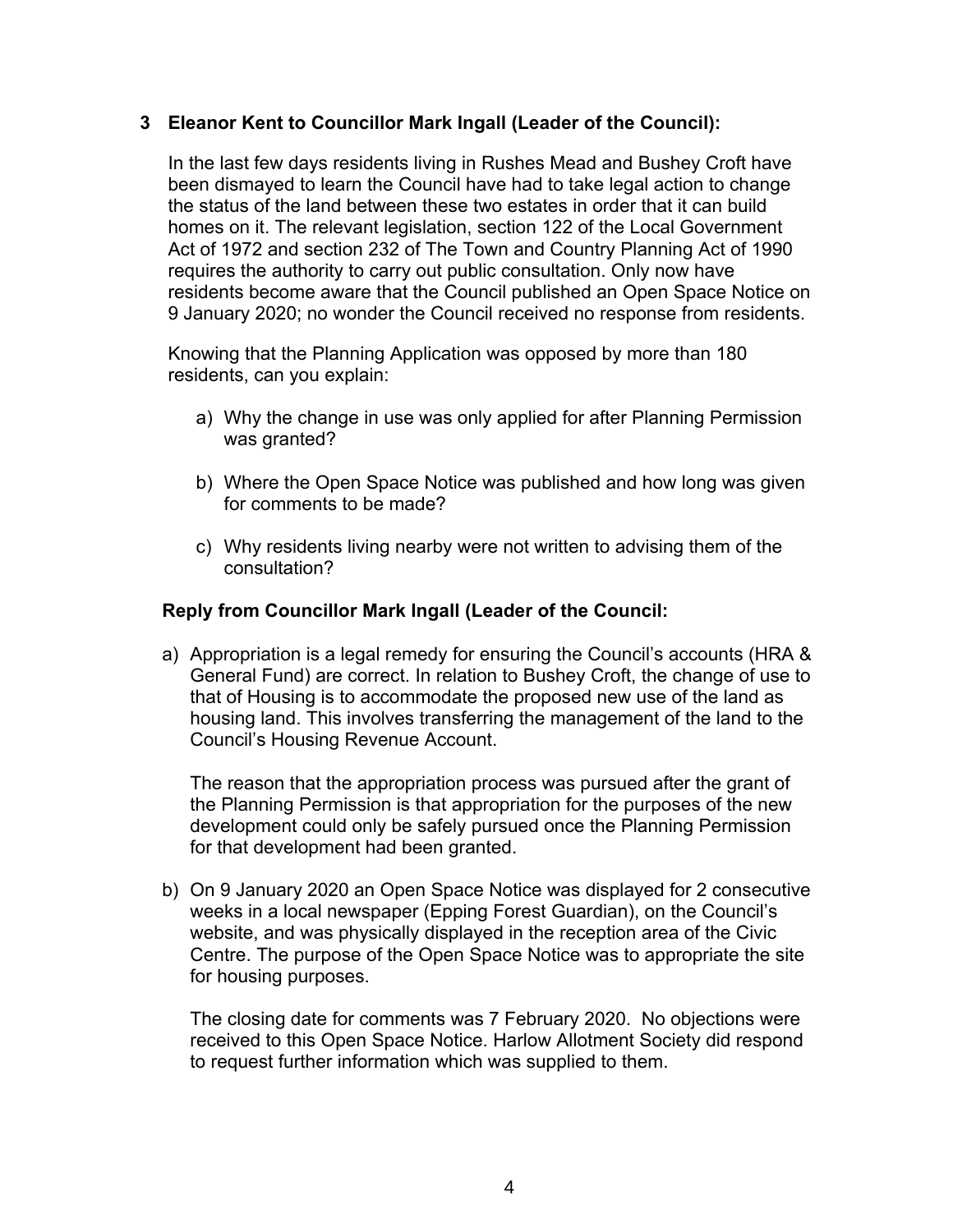c) The Council undertook all the legally required consultations in relation to the appropriation.